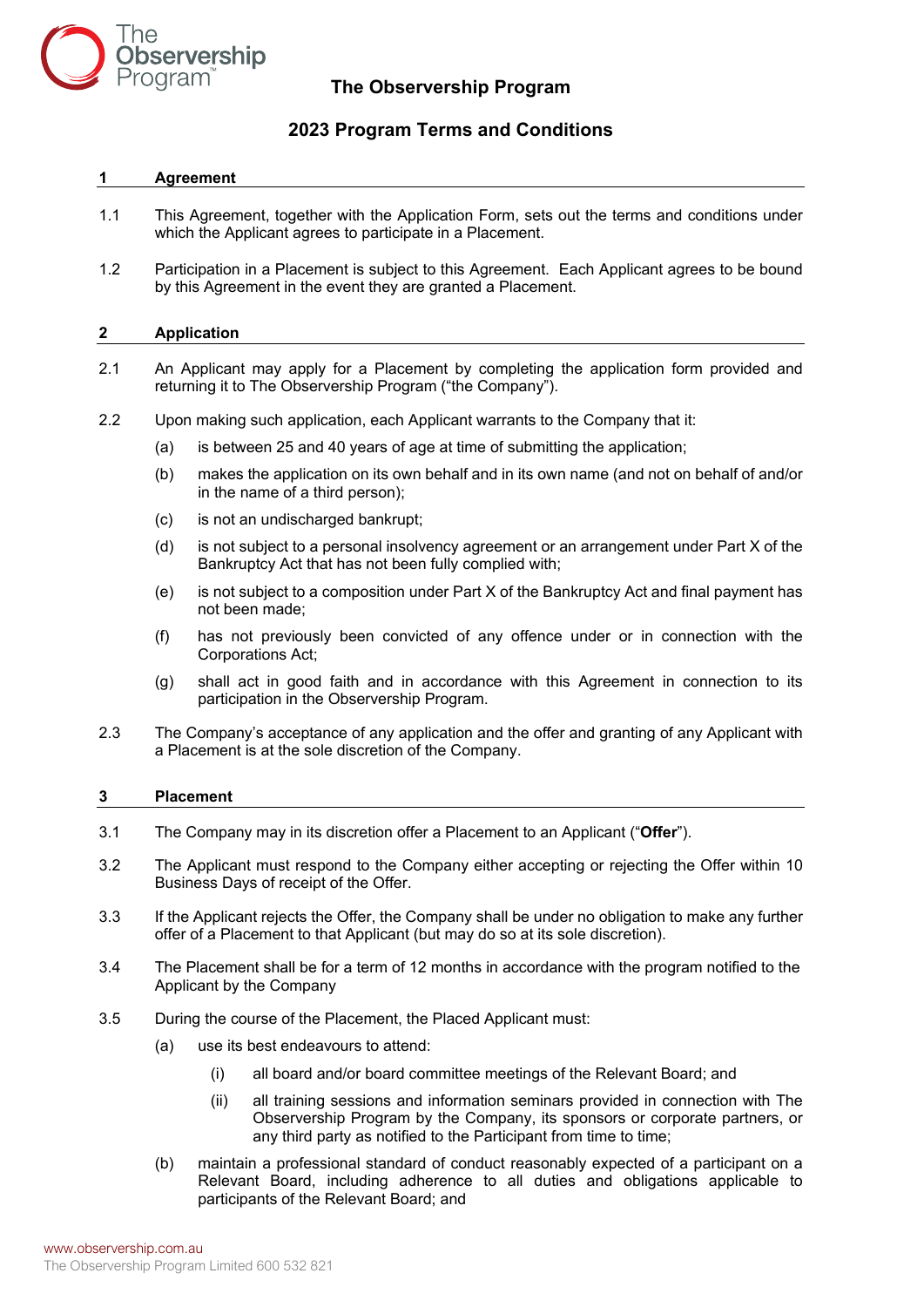- (c) observe all rules and guidelines applicable to participation on the Relevant Board as notified to the Participant by the Relevant Board or the Company from time to time.
- 3.6 The Participant acknowledges that its participation in a Placement shall be in its capacity as an observer of the Relevant Board only and the Placement does not constitute the appointment as a director to the Relevant Board or confer on the Participant any right to such appointment.

# **4 Confidential Information**

- 4.1 During the course of the Placement, it is likely that a Placed Applicant will be provided with certain Confidential Information.
- 4.2 The Placed Applicant:
	- (a) must keep the Confidential Information secret and confidential;
	- (b) must not disclose or cause or permit the disclosure of any Confidential Information to any person except to the extent required by law, and in which case the Recipient must:
		- (i) immediately notify the Non-Profit in writing and provide any assistance reasonably requested by the Non-Profit to oppose the disclosure of the Confidential Information;
		- (ii) use all reasonable endeavours when making disclosure to prevent disclosure of any Confidential Information into the public domain; and
		- (iii) only disclose so much of the Confidential Information as is legally required; and
	- (c) must notify the Non-Profit if it suspects, or becomes aware of, any loss or unauthorised use, storage, copying or disclosure of any Confidential Information, and must provide any assistance reasonably requested by the Non-Profit to prevent or minimise such breach including:
		- (i) the Placed Applicant using its best endeavours, at the Placed Applicant's own expense, to prevent or stop the breach and to minimise the detriment to the Non-Profit caused by the breach; and
		- (ii) providing any assistance reasonably requested by the Non-Profit in relation to any proceedings the Non-Profit may take against any person for any suspected, actual or deemed breach of this deed.

# **5 Intellectual Property**

- 5.1 Other than as specifically stated in this Agreement, nothing in this Agreement confers upon the Applicant any right, licence or Intellectual Property in or related to the Information. The Information and any Intellectual Property related to the Information will at all times remain the exclusive property of the Company.
- 5.2 Except as otherwise expressly provided for in this Agreement, the Applicant must not at any time without the prior written consent of the Company:
	- (a) assert rights of any nature in respect of; or
	- (b) contest the Company's ownership of,

the Information and any Intellectual Property related to the Information.

## **6 Notice of Breach**

The Applicant agrees to immediately inform the Company of any breach by the Applicant of this Agreement and of any conduct by any other person which the Applicant thinks may be a breach of this Agreement, whether the conduct has ceased, is continuing, or may occur in the future.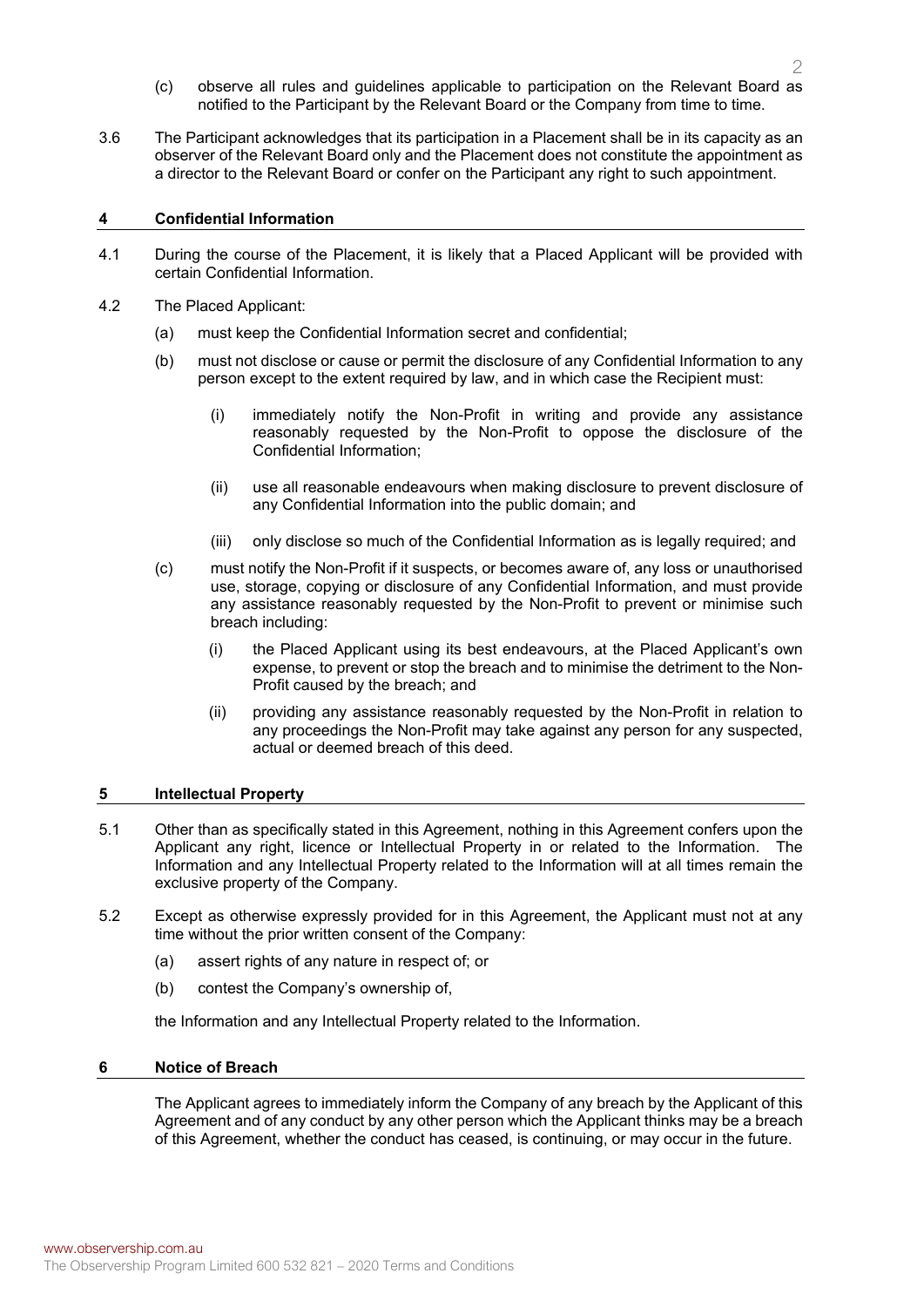### **7 Limitation of liability**

The Company shall be under no liability for, and there shall be no recourse against the Company in respect of, any Claim arising out of or in connection with a Placed Applicant's conduct in connection with or in relation to a Placement. Without limiting the preceding sentence, the Company will not be under any other liability in respect of any loss or damage however caused (whether by negligence or otherwise) which may be suffered or incurred or which may arise directly or indirectly in respect of any matter.

### **8 General**

- 8.1 This Agreement along with the Application Form constitute the entire agreement between the Company and the Applicant in relation to their subject matter. All prior discussions, undertakings, agreements, representations, warranties and indemnities in relation to that subject matter are replaced by this Agreement and, therefore, have no further effect.
- 8.2 If this Agreement conflicts with any other document, agreement or arrangement, this Agreement prevails to the extent of the inconsistency.
- 8.3 The provisions of this Agreement will not merge on completion of any transaction contemplated in this Agreement and, to the extent any provision has not been fulfilled, will remain in force.
- 8.4 The Company may modify this Agreement at any time and will give the Applicant notice by publishing the new this Agreement on the Company's website and/or by email to the address specified by the Applicant in the Application Form. Such modifications will take effect immediately upon notification being provided by the Company. By accepting this Agreement, the Applicant also agrees to accept and be bound by any changes made by the Company under this clause.
- 8.5 The Applicant may not assign, transfer or otherwise deal with this Agreement or any right under this Agreement without the prior written consent of the Company.
- 8.6 Part or all of any provision of this Agreement that is illegal or unenforceable will be severed from this Agreement and will not affect the continued operation of the remaining provisions of this Agreement.
- 8.7 Waiver of any power or right under this Agreement:
	- (a) must be in writing and signed by the party entitled to the benefit of that power or right; and
	- (b) is effective only to the extent set out in such written waiver.
- 8.8 This Agreement will be governed by and construed in accordance with the laws in force in the State of New South Wales and each party submits to the exclusive jurisdiction of the courts of that State.

#### **9 Defined terms**

In this Agreement, unless the context requires otherwise:

"**Adviser**" means, in relation to any entity, a financial adviser, corporate adviser, legal adviser, or technical or other expert adviser or consultant who provides advice to the entity in a professional capacity and who has been engaged by that entity.

"**Agreement**" means:

- (a) this document;
- (b) any amendments subsequently made to this document;
- (c) any replacement or novation of this document; and
- (d) terms and conditions incorporated into this document by reference, such as any other applicable terms and conditions.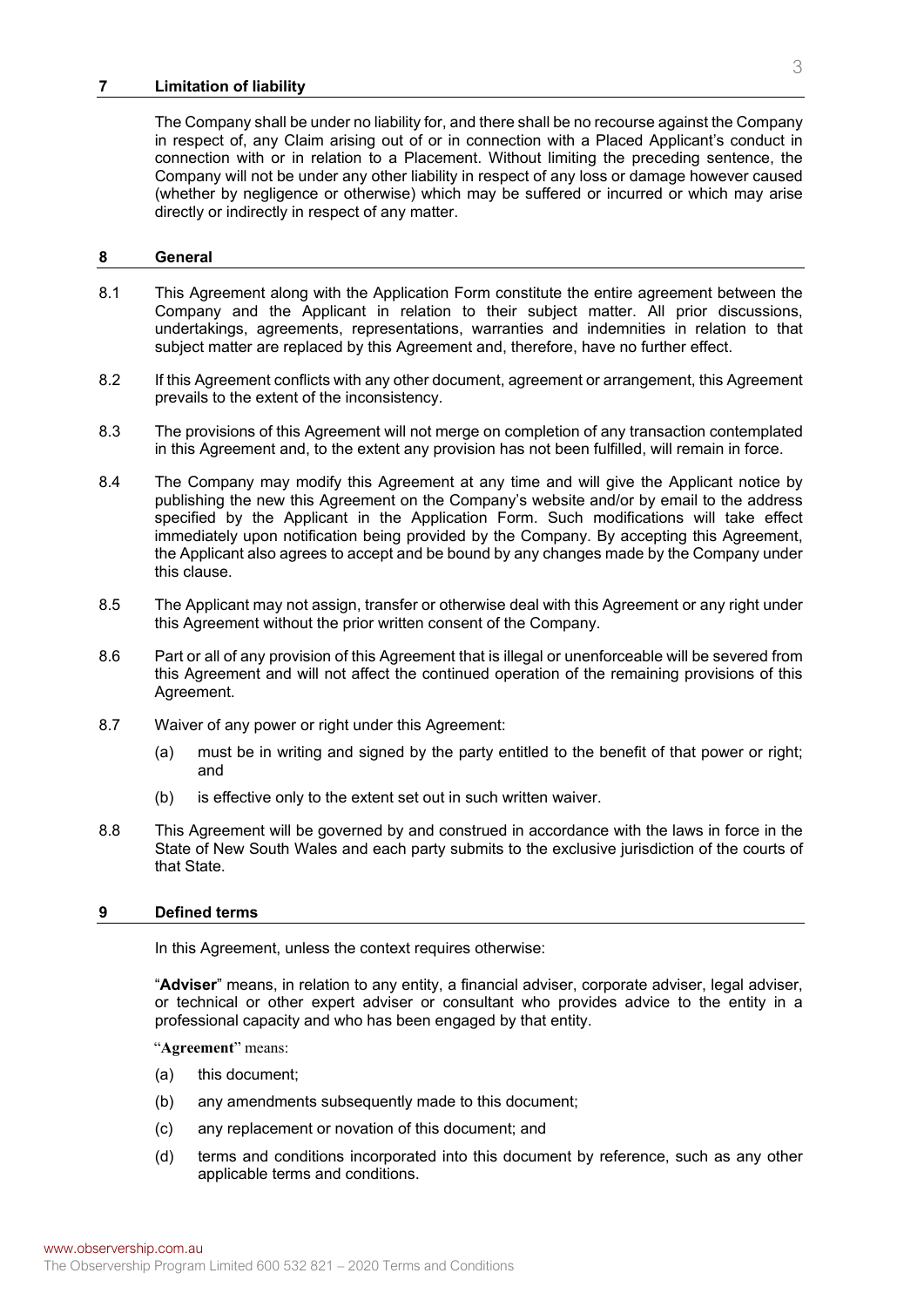"**Applicant**" means the person identified in the Application Form.

"**Application Form**" means the application form given by the Applicant.

"**Bankruptcy Act**" means the *Bankruptcy Act 1966* (Cth).

"**Business Day**" means a day on which banks are open for general banking business in New South Wales, excluding Saturdays, Sundays and public holidays.

"**Claim**" means action, claim, costs, demand, damages, debt, liability, loss or proceedings of any kind by or of any person.

"**Company**" means The Observership Program Pty Limited.

"**Confidential Information**" means all of the Information other than any part of the Information that:

- (a) is or becomes part of the public domain, otherwise than through a breach or deemed breach of this deed, or other breach of confidentiality; or
- (b) the Applicant can demonstrate was:
	- (i) developed or created by the Applicant prior to the Applicant receiving the Information; or
	- (ii) received from a third party legally entitled to possess the Information and provide it to the Applicant.

"**Corporations Act**" means the *Corporations Act 2001* (Cth).

"**Information**" means:

- <span id="page-3-0"></span>(a) all information regardless of form that relates to the Non-Profit or the Relevant Board or their businesses or affairs and that, either before or after the date of this deed:
	- (i) is disclosed directly or indirectly by any means to the Applicant by the Company, the Relevant Board, the Non-Profit or any of their Representatives or Advisers;
	- (ii) is obtained by the Applicant from the Company, the Relevant Board, the Non-Profit or any of their Representatives or Advisers or developed or created by the Applicant in conjunction with any of them; or
	- (iii) otherwise comes to the knowledge of the Applicant; and
- (b) any notes, reports and documents which contain or refer to the information described in paragraph [\(a\).](#page-3-0)

"**Intellectual Property**" means all intellectual and industrial property rights of whatever nature (whether or not registered or registrable) including, but not limited to:

- <span id="page-3-1"></span>(a) all technical information, know-how, trade and service marks, business names, domain names, copyright, designs, patents, logos, drawings, inventions, discoveries, research developments, trade secrets, rights in circuit layouts, rights in data bases and plant breeders rights;
- (b) any application or right to apply for registration of any of the rights in paragraph [\(a\)](#page-3-1) and all renewals and extensions of those rights; and
- (c) the right to have confidential information kept confidential.

"**Non-Profit**" means the non-profit organisation applicable to the Relevant Board.

"**Observership Program**" means the program run by the Company through which participants are paired with the board of a non-profit organisation for a 12 month period, during which time the participant will use best endeavours to attend all board and/or committee meetings as nonvoting members, and participate in training and information sessions about fundamental principles and functions of non-profit boards, the roles of board members, its decision making process, fiscal processes, and other governance priorities.